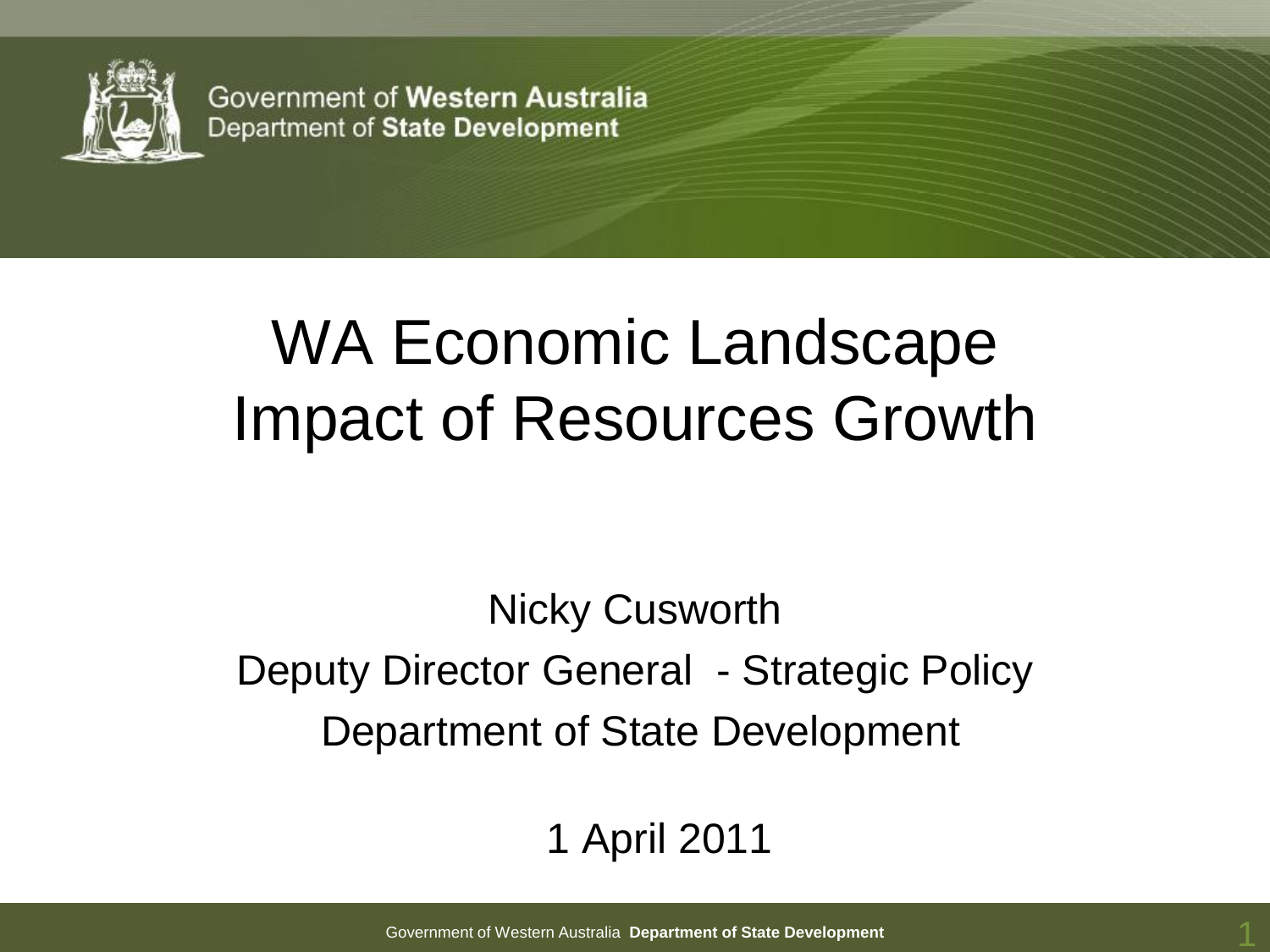## **Outline**

- Context resources demand
- Resource investment in WA
	- Investment aggregates
	- Project summary
- Role of Department of State Development
- Economic outlook
- Challenges and opportunities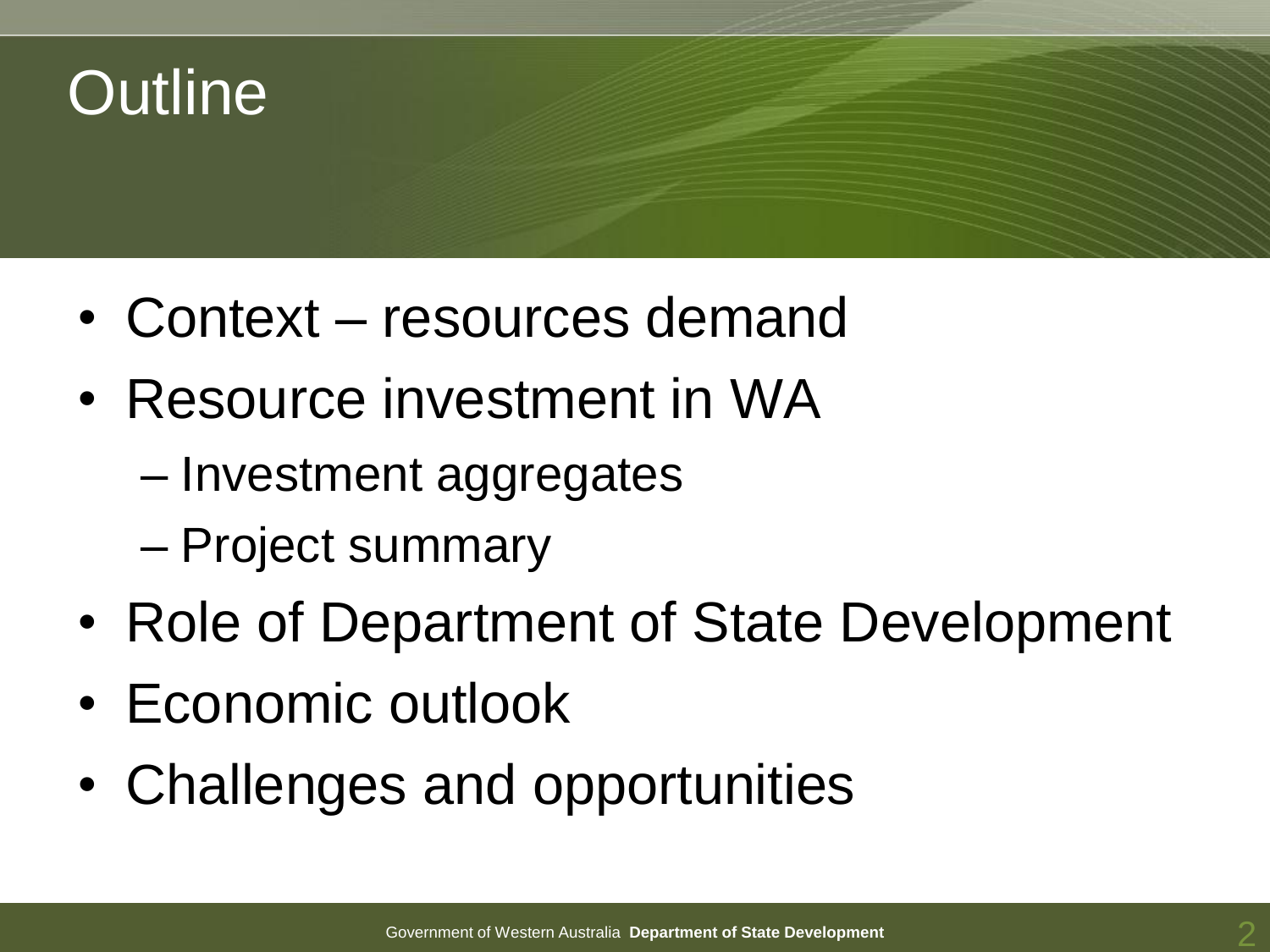#### Real GDP Growth By Country Actual and IMF Forecast

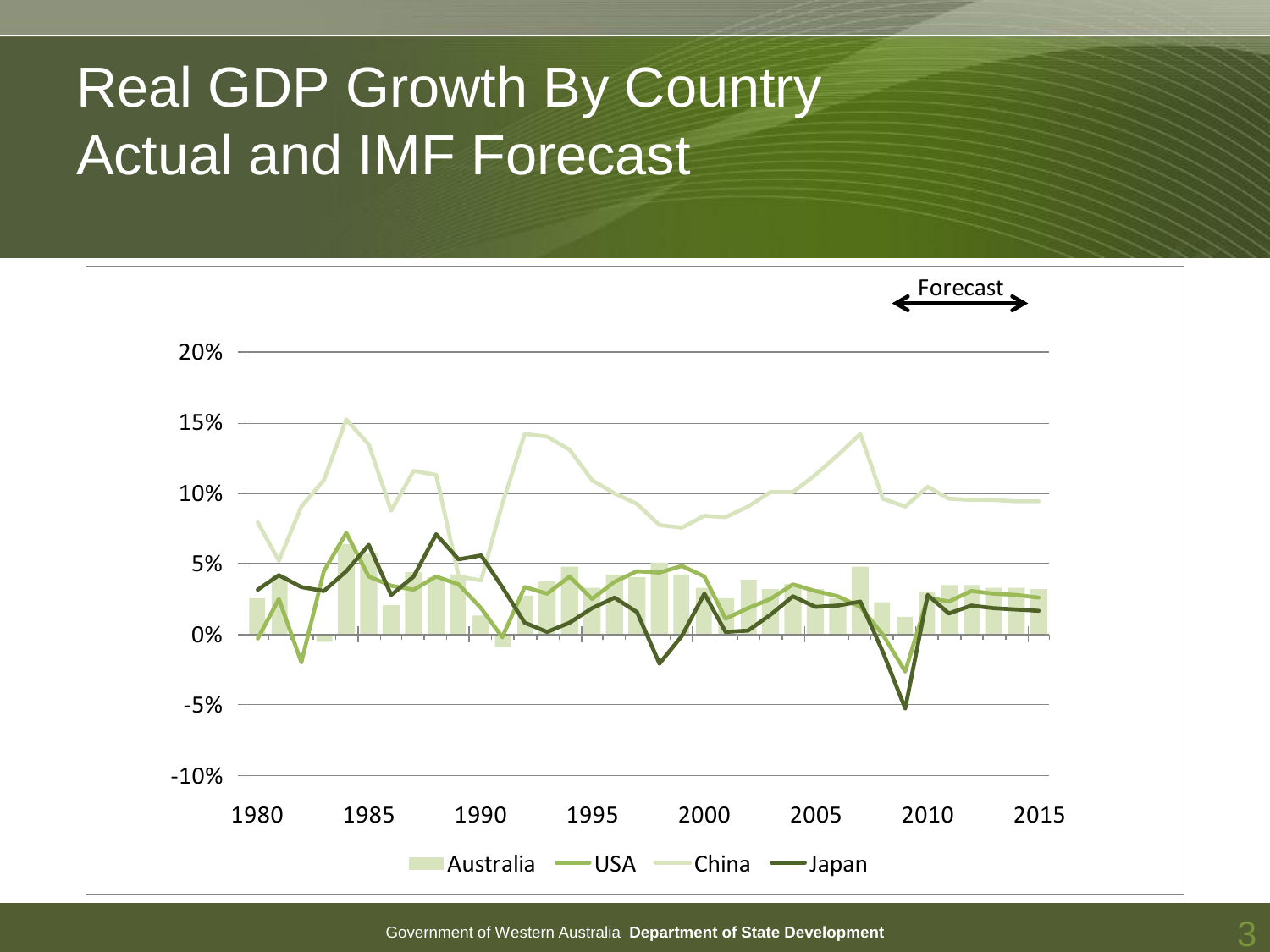### World Commodity Prices History and IMF Forecasts, 2005 = 100

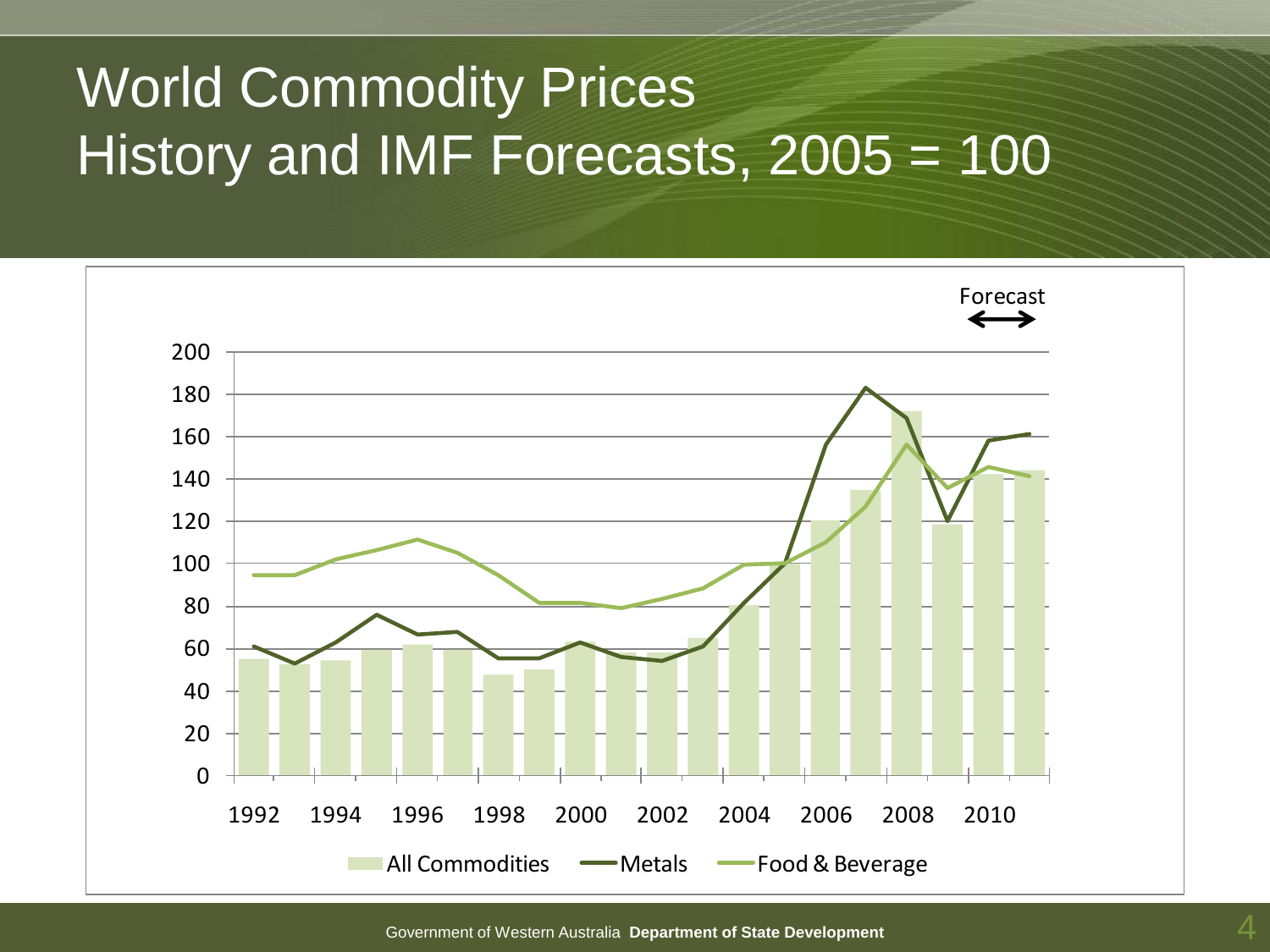## World LNG Demand (Mtpa)



Source: The LNG Review 2010, Wood MacKenzie and Facts Global Energy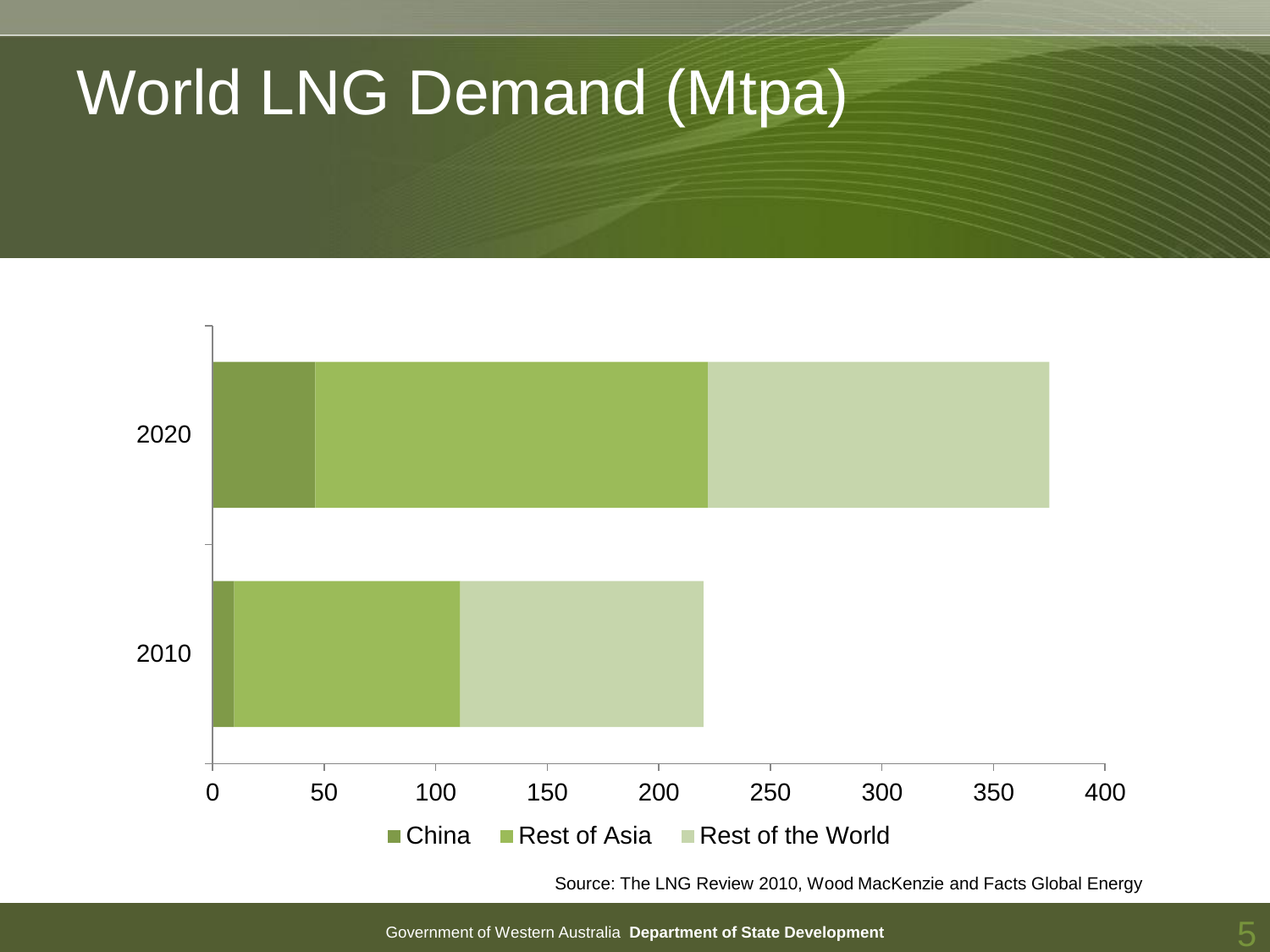## World Iron Ore Imports (Mt)

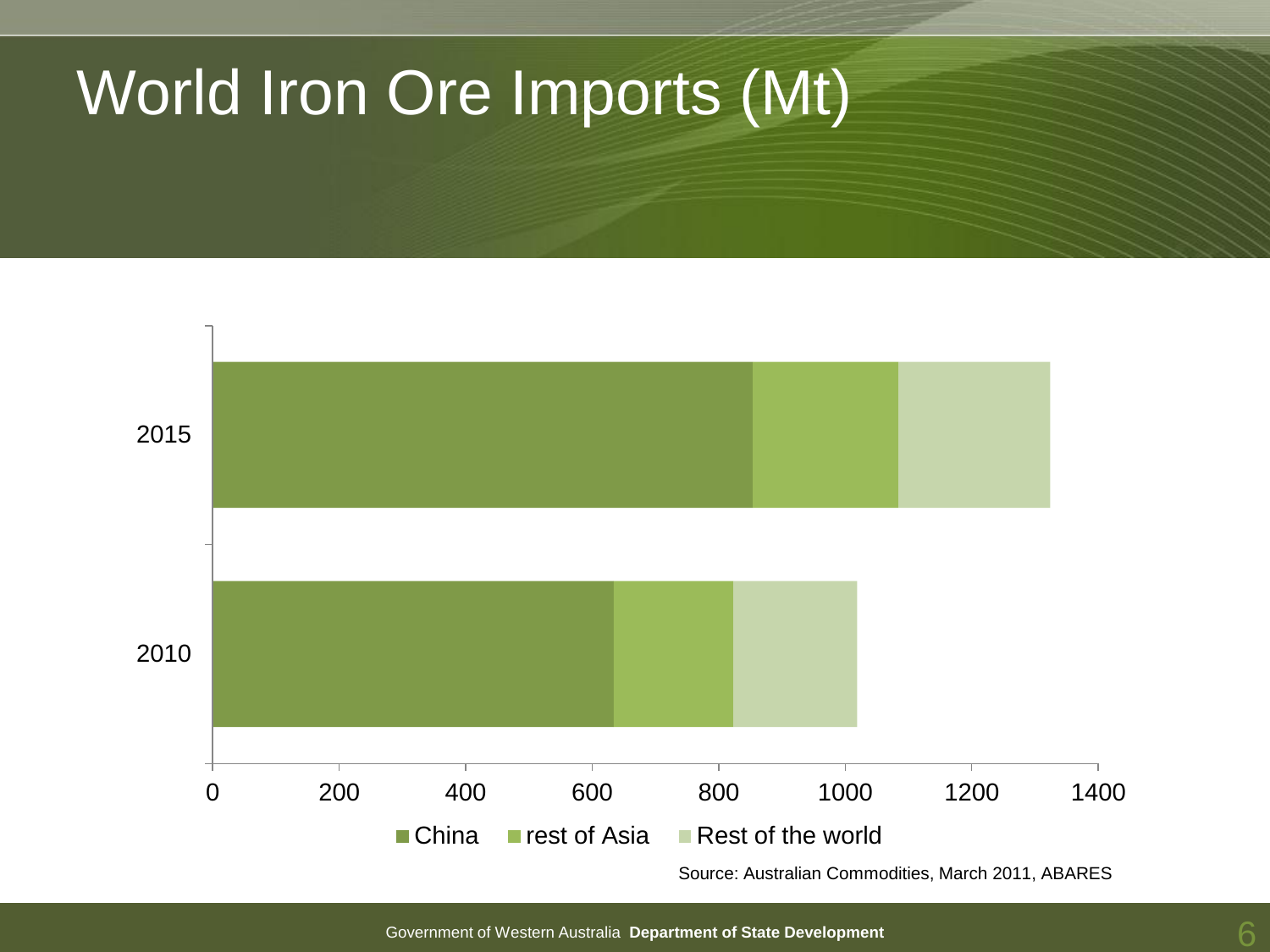# Exports By State 12-Month Rolling Sums

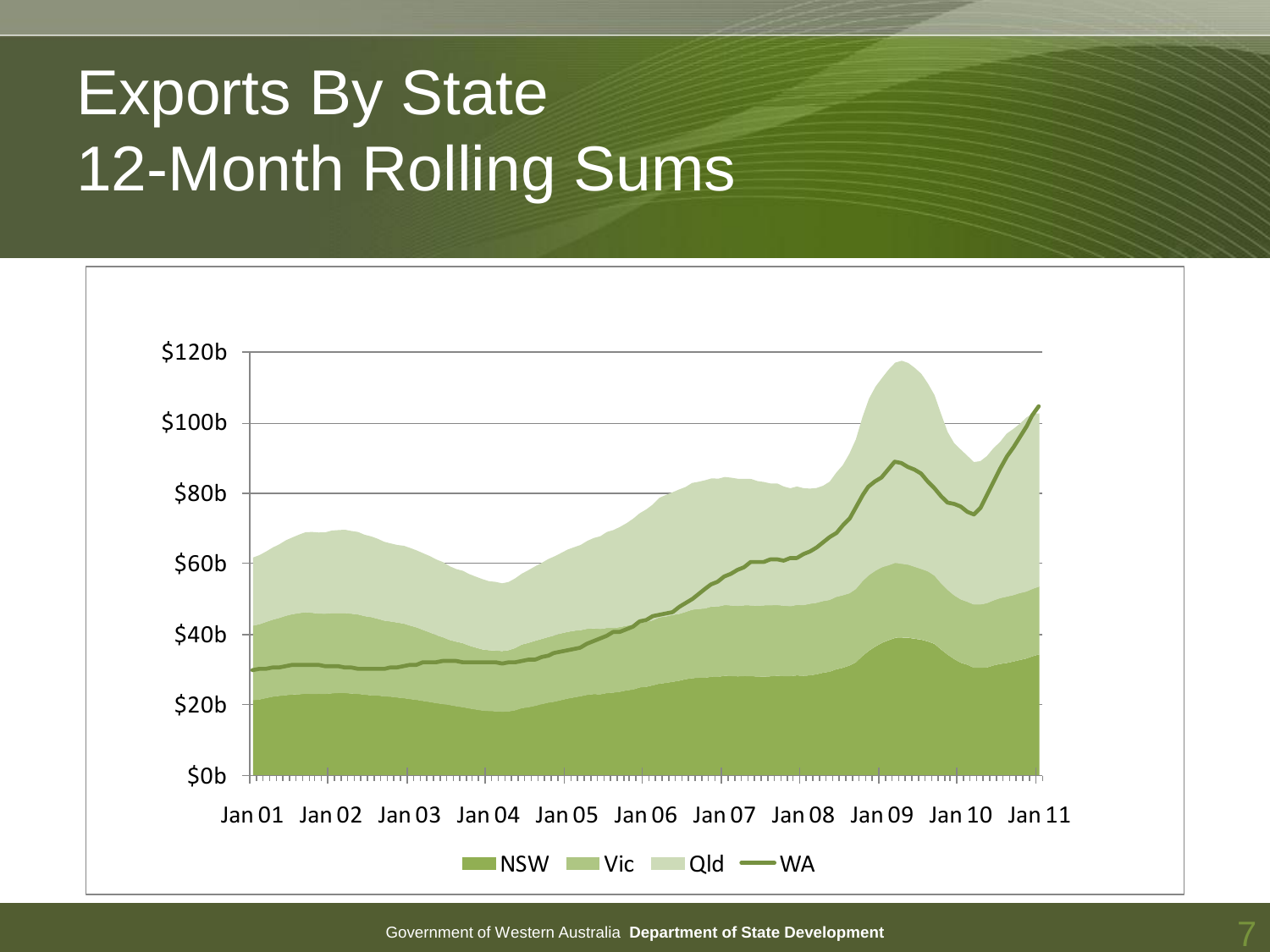### Value of WA Mineral Production

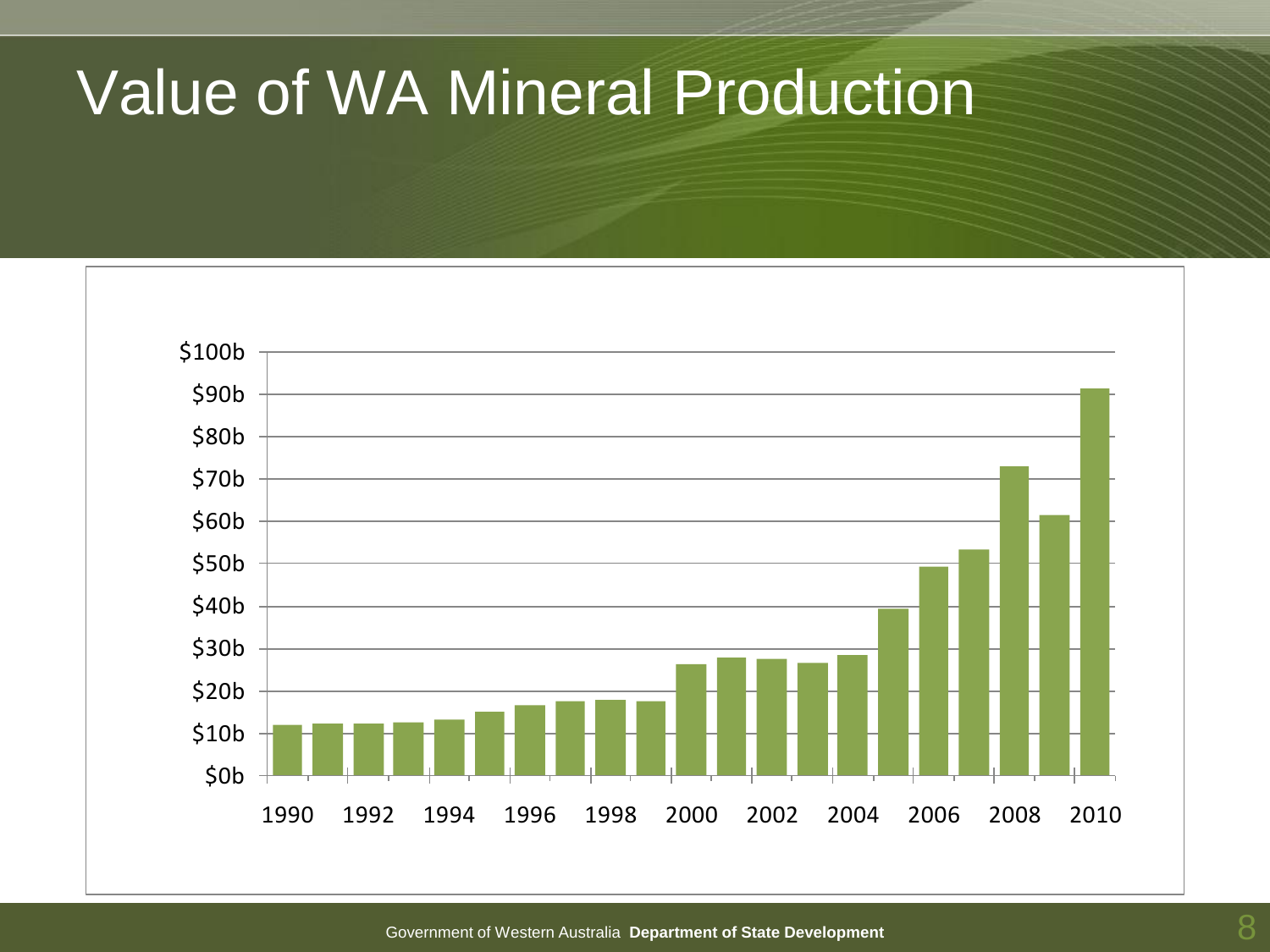# WA Private New Capital Expenditure Original, Quarterly Level

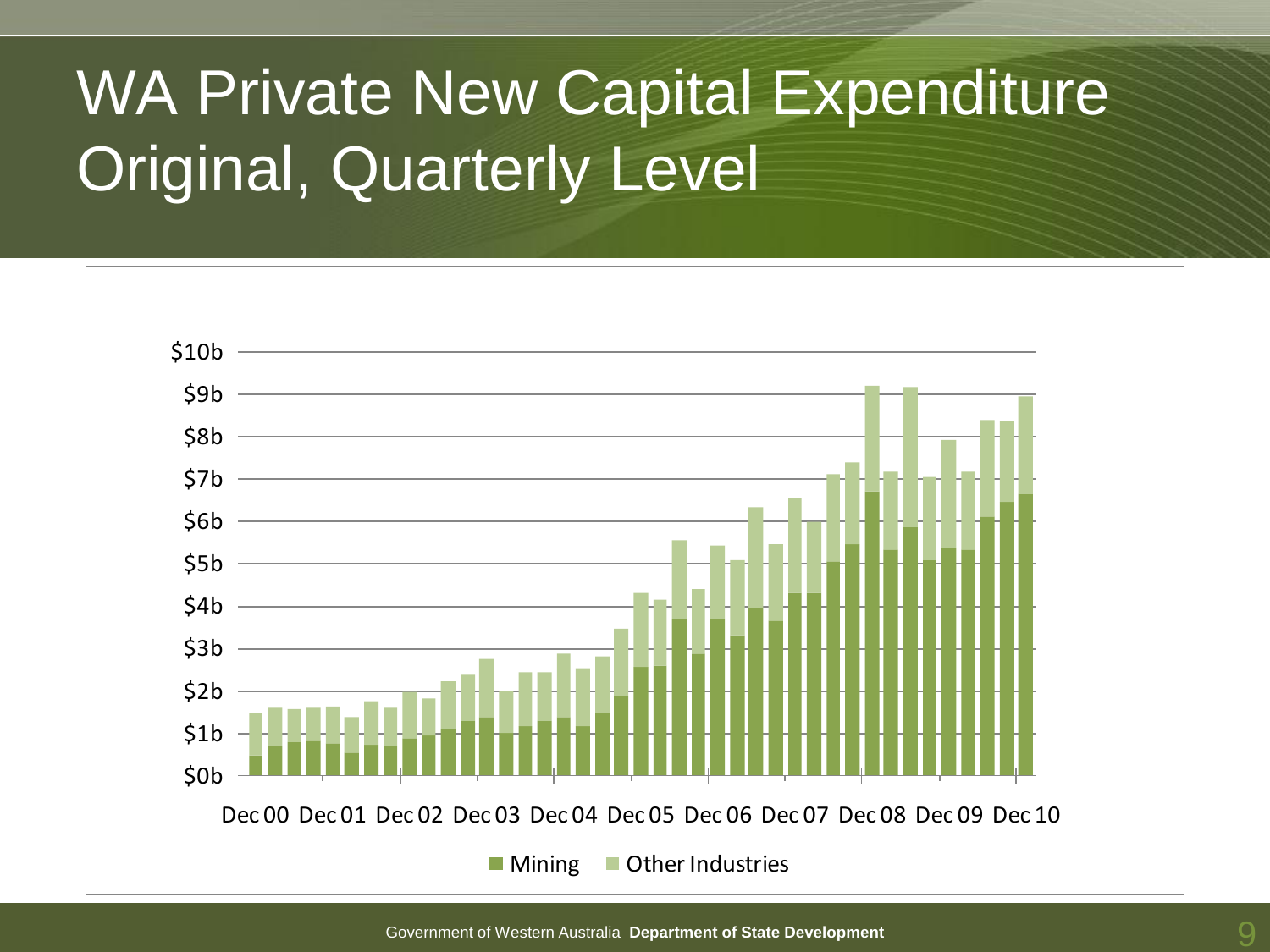| <b>WA Investment Projects by Status</b> |                                             |  |
|-----------------------------------------|---------------------------------------------|--|
| <b>Project Status</b>                   | <b>Capital expenditure</b><br>( <b>3b</b> ) |  |
| <b>Commenced Operations</b>             | 10                                          |  |
| Committed/<br><b>Under Construction</b> | 83                                          |  |
| <b>Under Consideration</b>              | 95                                          |  |
| Total                                   | 188                                         |  |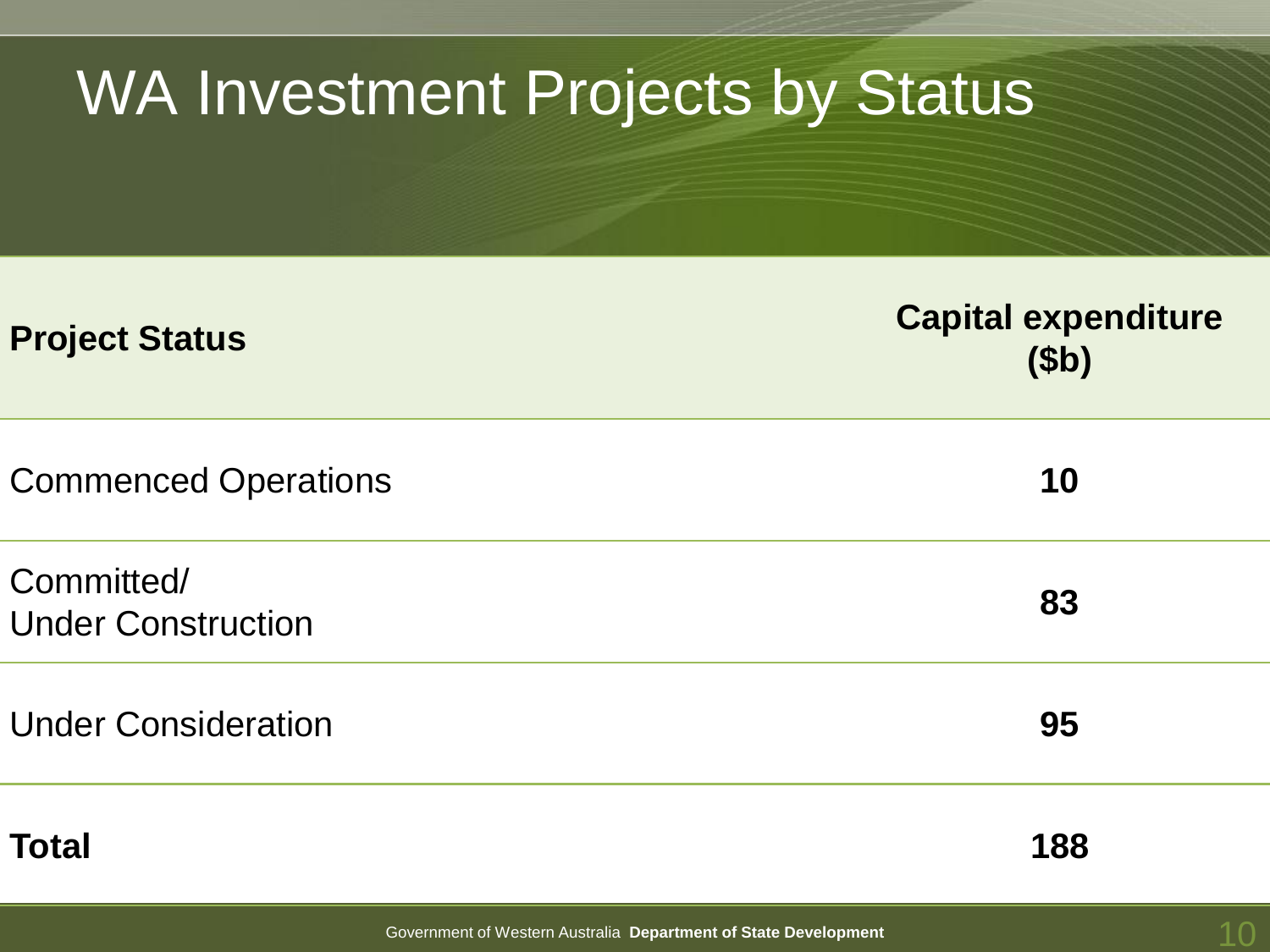# WA LNG Projects by Status

| <b>LNG Projects</b>                              | <b>Capacity (mtpa)</b> | <b>Capital</b><br>expenditure<br>\$ <sub>b</sub> |
|--------------------------------------------------|------------------------|--------------------------------------------------|
| <b>Under Construction</b>                        | 19.3                   | 61                                               |
| Under consideration<br>(FID planned before 2012) | 32.7                   | 80                                               |
| <b>Future prospects</b>                          | 39.5                   |                                                  |
| <b>Total</b>                                     | 91.5                   | 141                                              |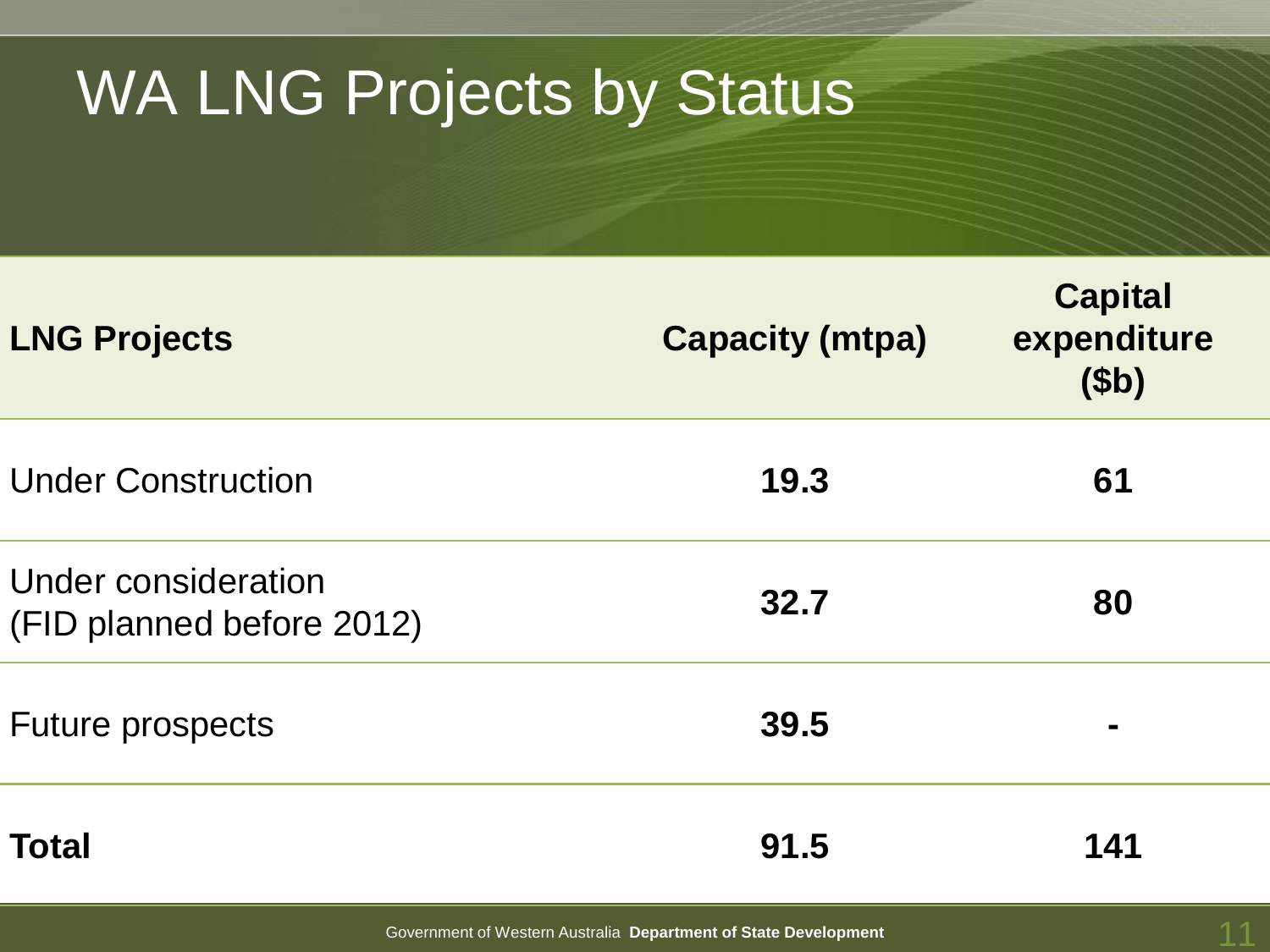# LNG Developments in WA LNG Capacity (mtpa)

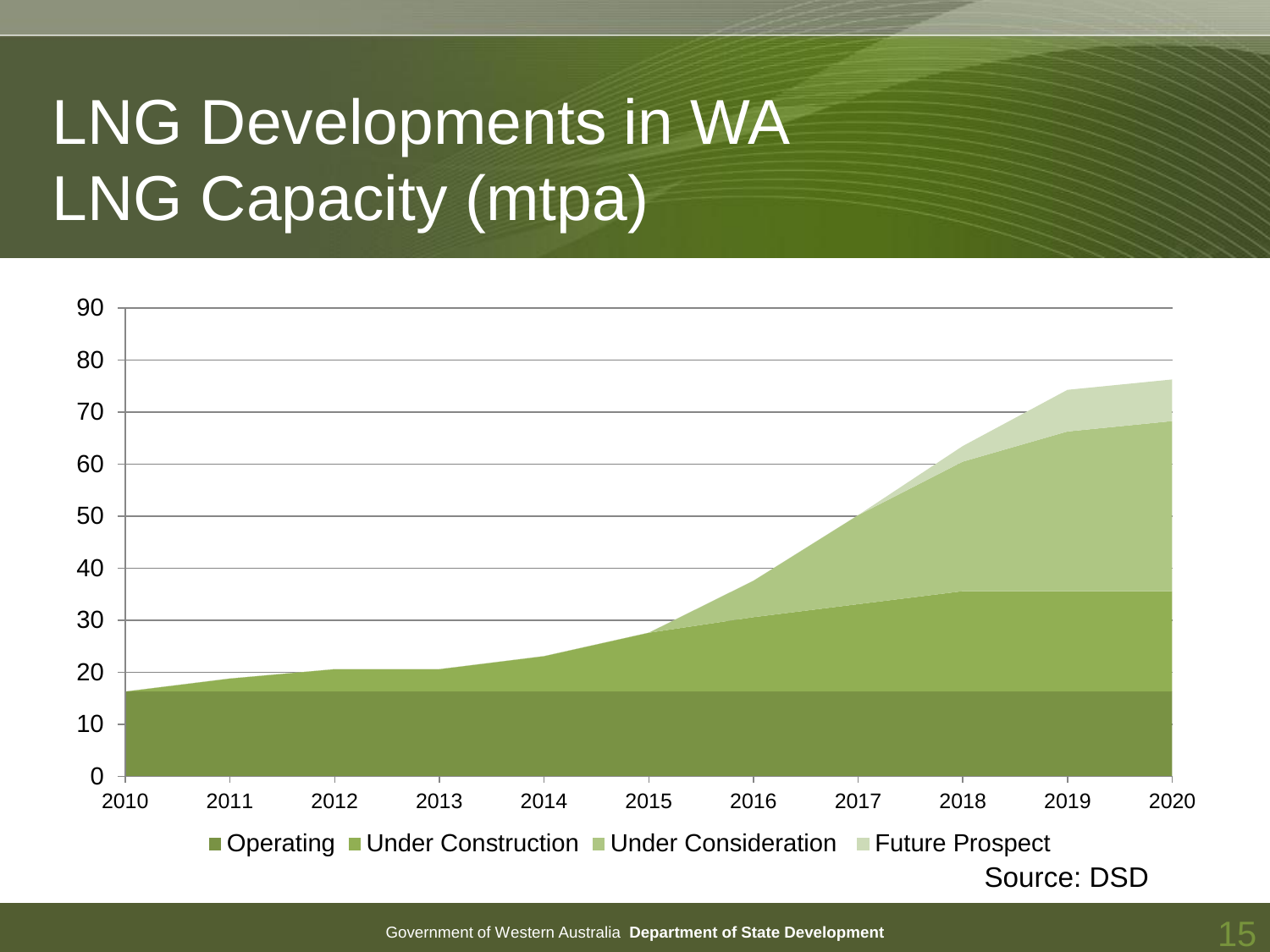# WA Major Iron Ore Projects by Status

| <b>Iron ore Projects</b>  | <b>Capacity increase</b><br>(mt) | <b>Capital</b><br>expenditure<br>( <b>3b</b> ) |
|---------------------------|----------------------------------|------------------------------------------------|
| <b>Under Construction</b> | 163                              | $15.9+$                                        |
| Under consideration       | 160                              | $21.2+$                                        |
| <b>Total</b>              | 323                              | $37.1+$                                        |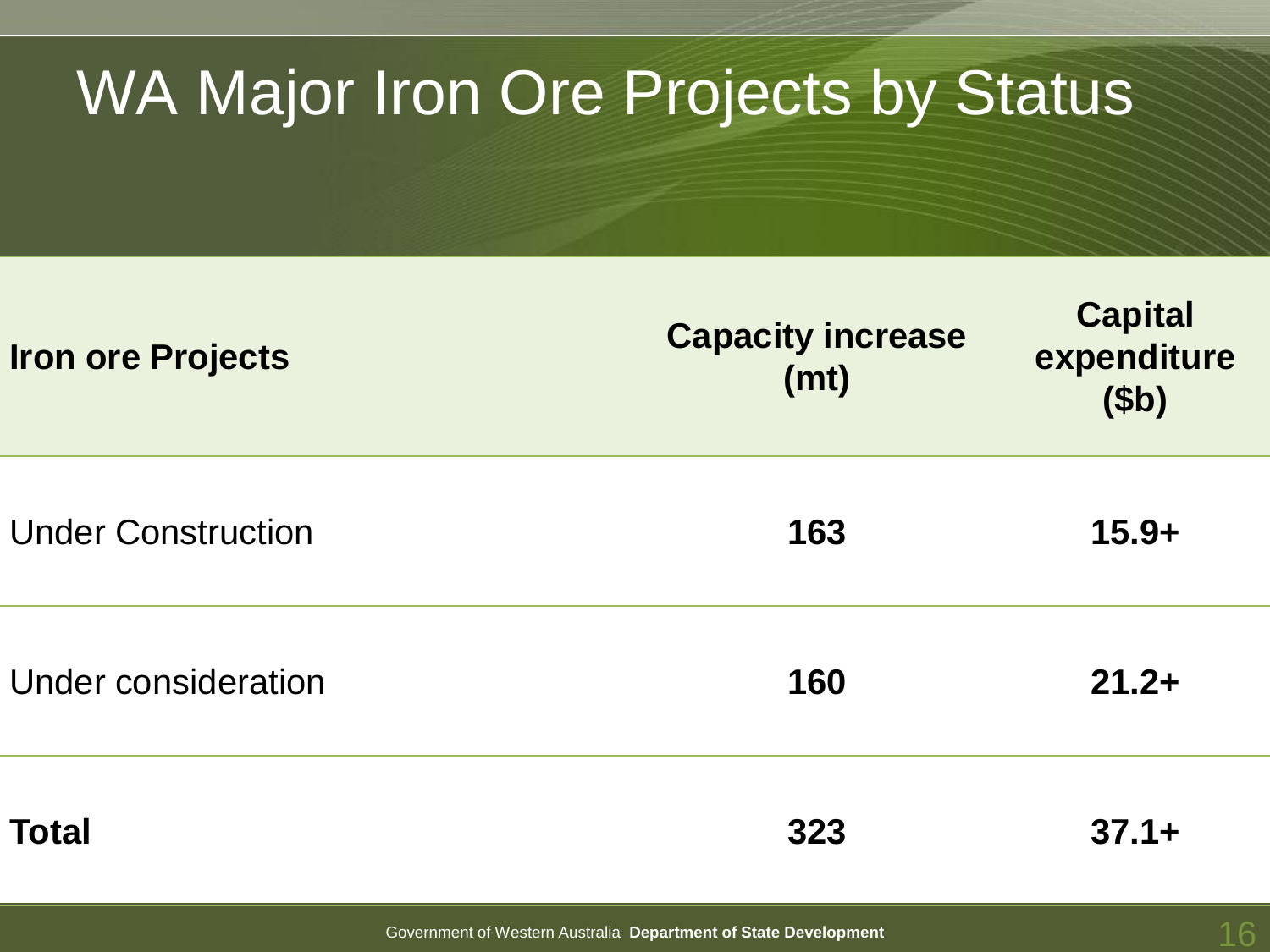# Department of State Development Role

*"Leadership to drive responsible development for Western Australia's future"*

Balancing:

- Economic considerations
- Social considerations
	- o Community
	- o Indigenous
	- o Heritage
- Environmental considerations
- Short and long term considerations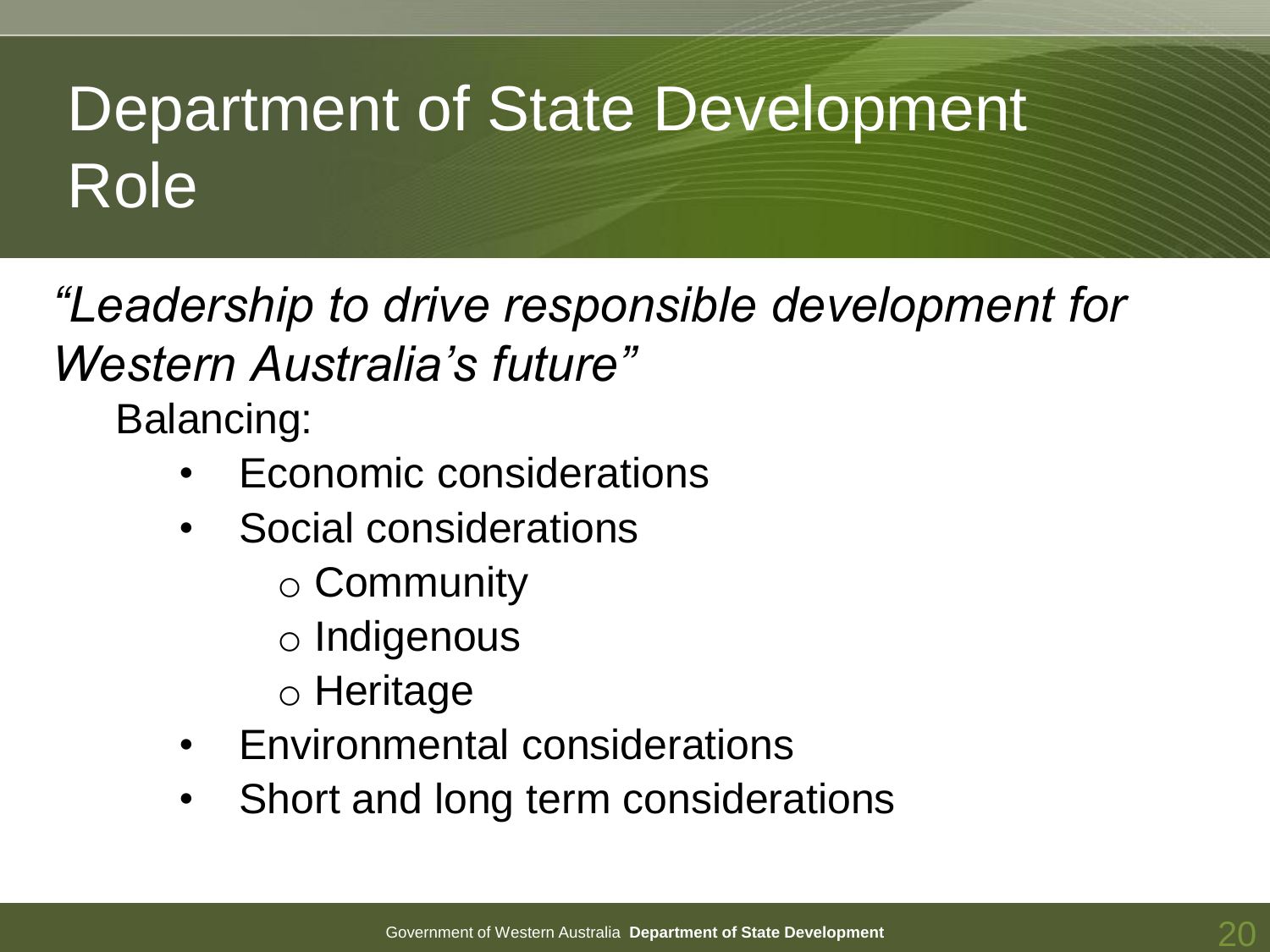### State Development - LNG



- Browse Precinct facilitating the commercialisation of the Browse Basin
- Ashburton North Developing the Western Carnarvon and Exmouth basins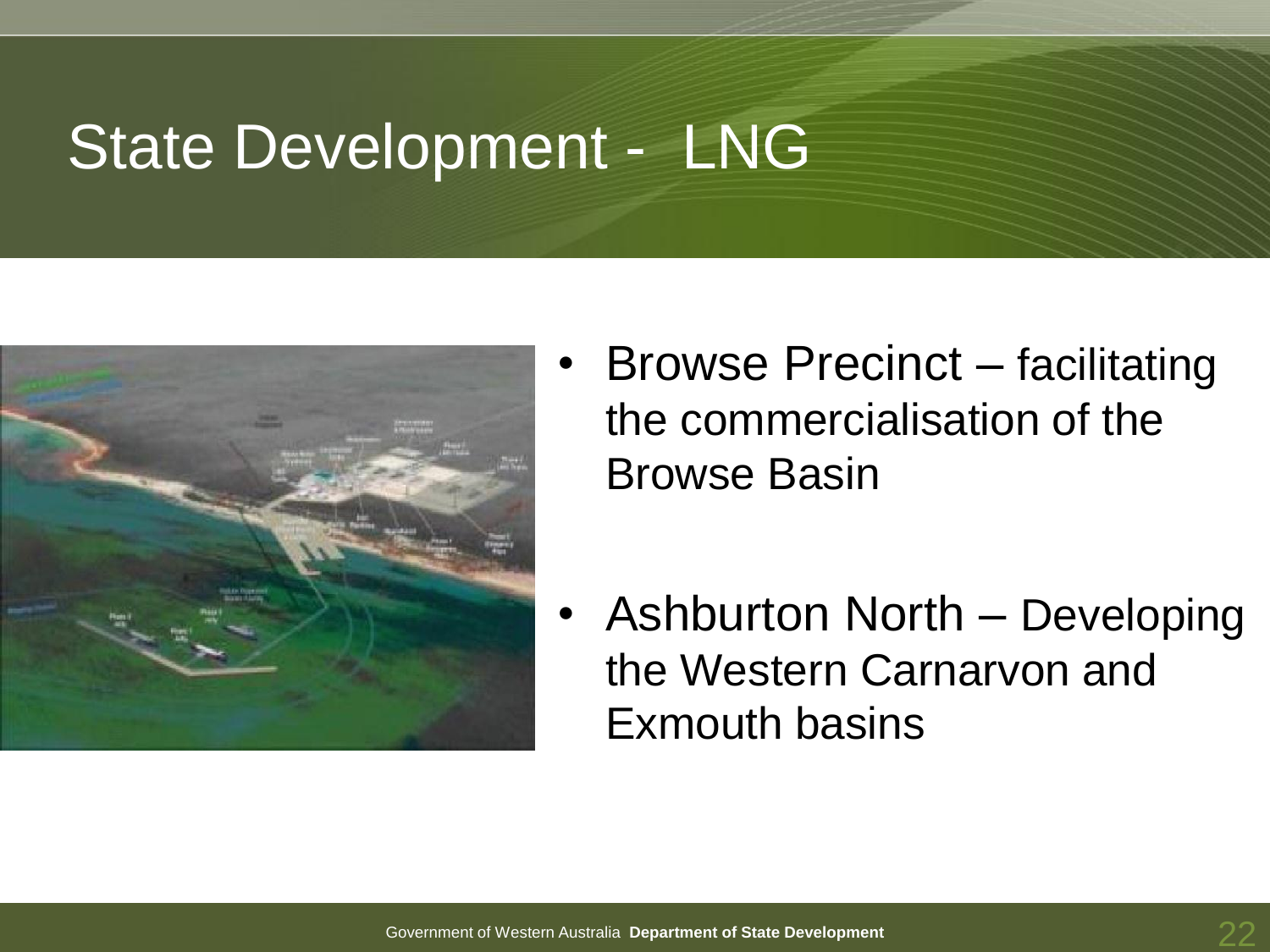#### State Developments - Iron Ore



• Oakajee - integrated port, rail and industrial estate

• Anketell - multi-user port and industrial estate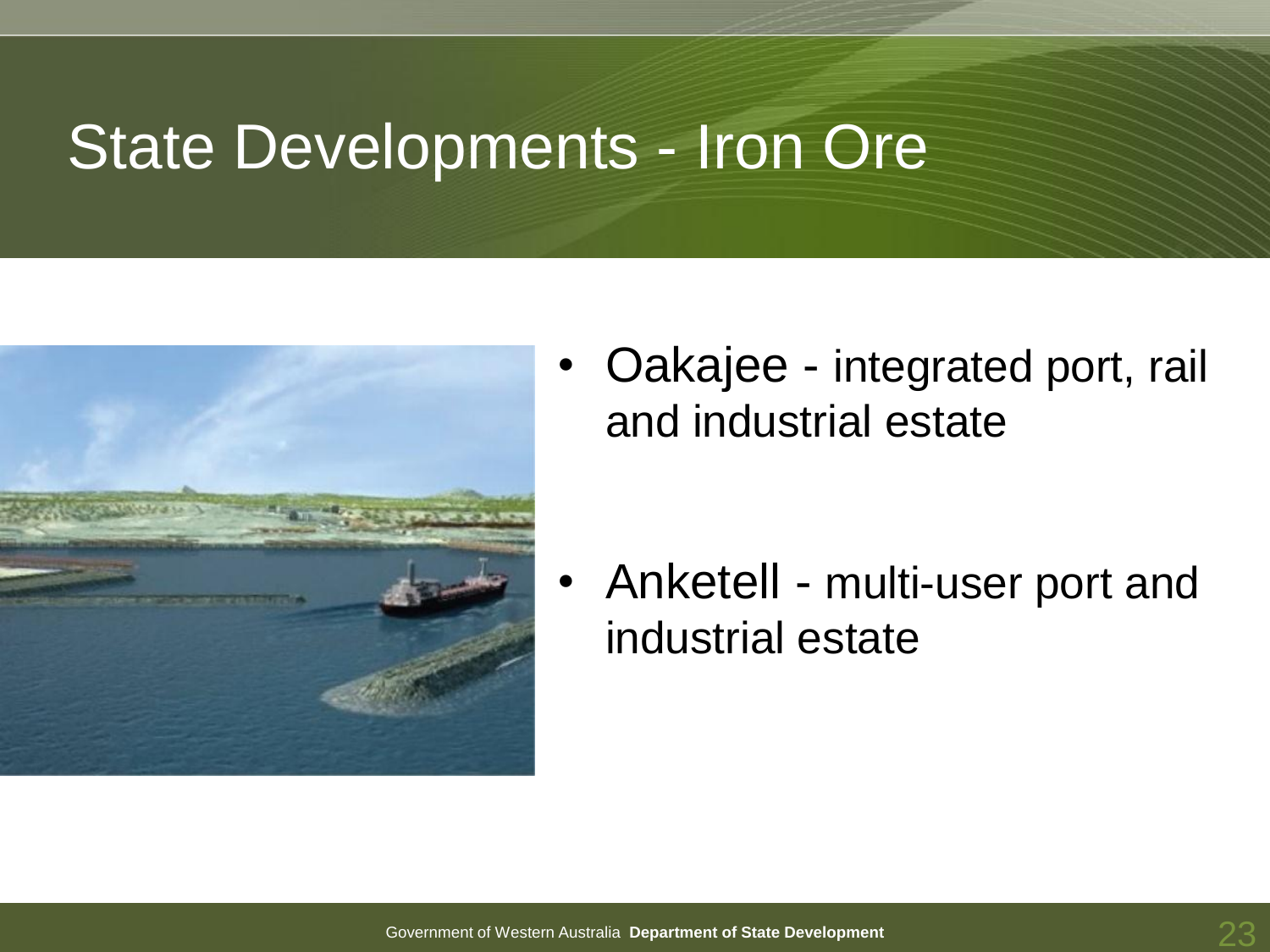# Household Consumption Growth

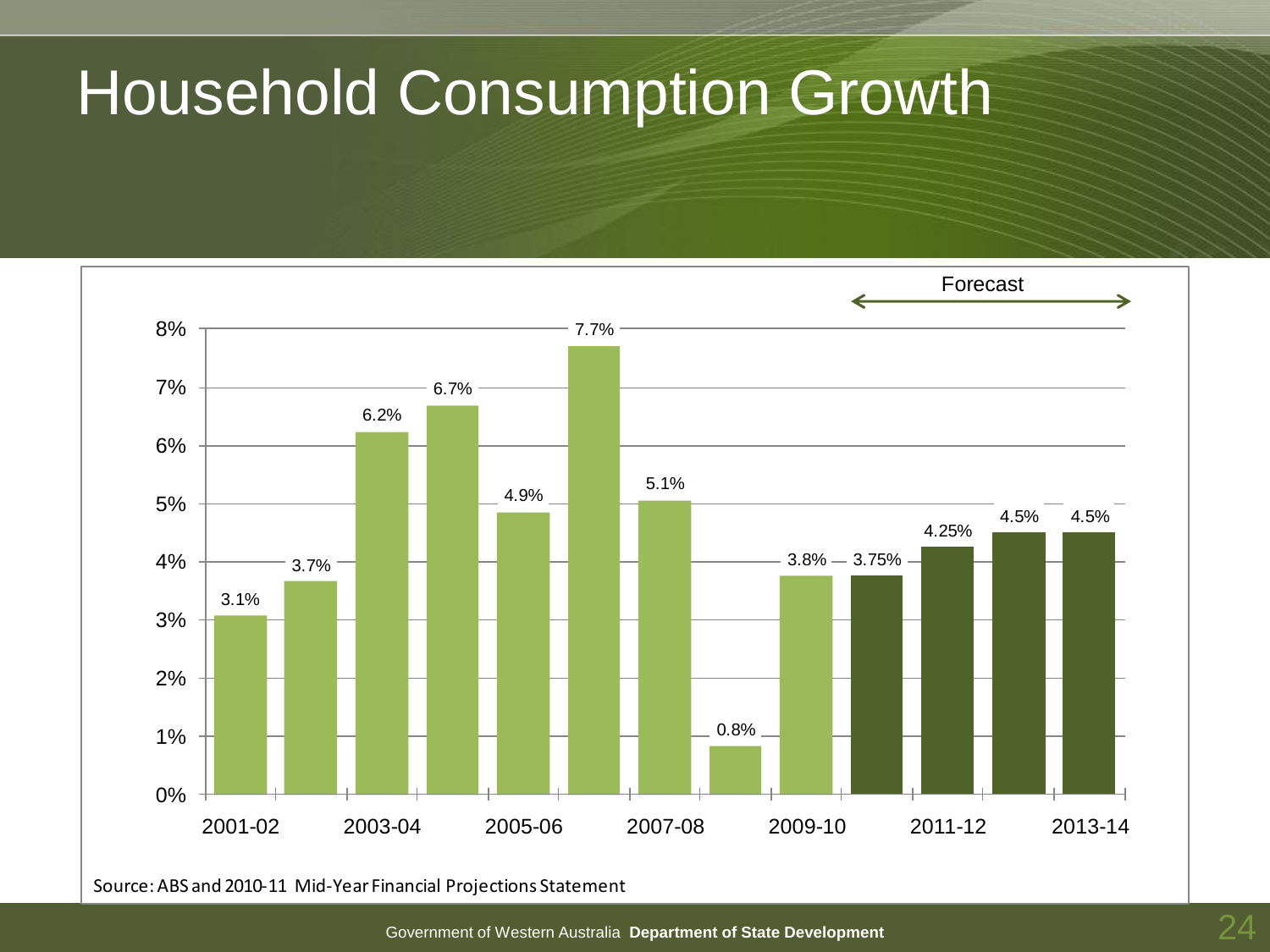### Business Investment Growth

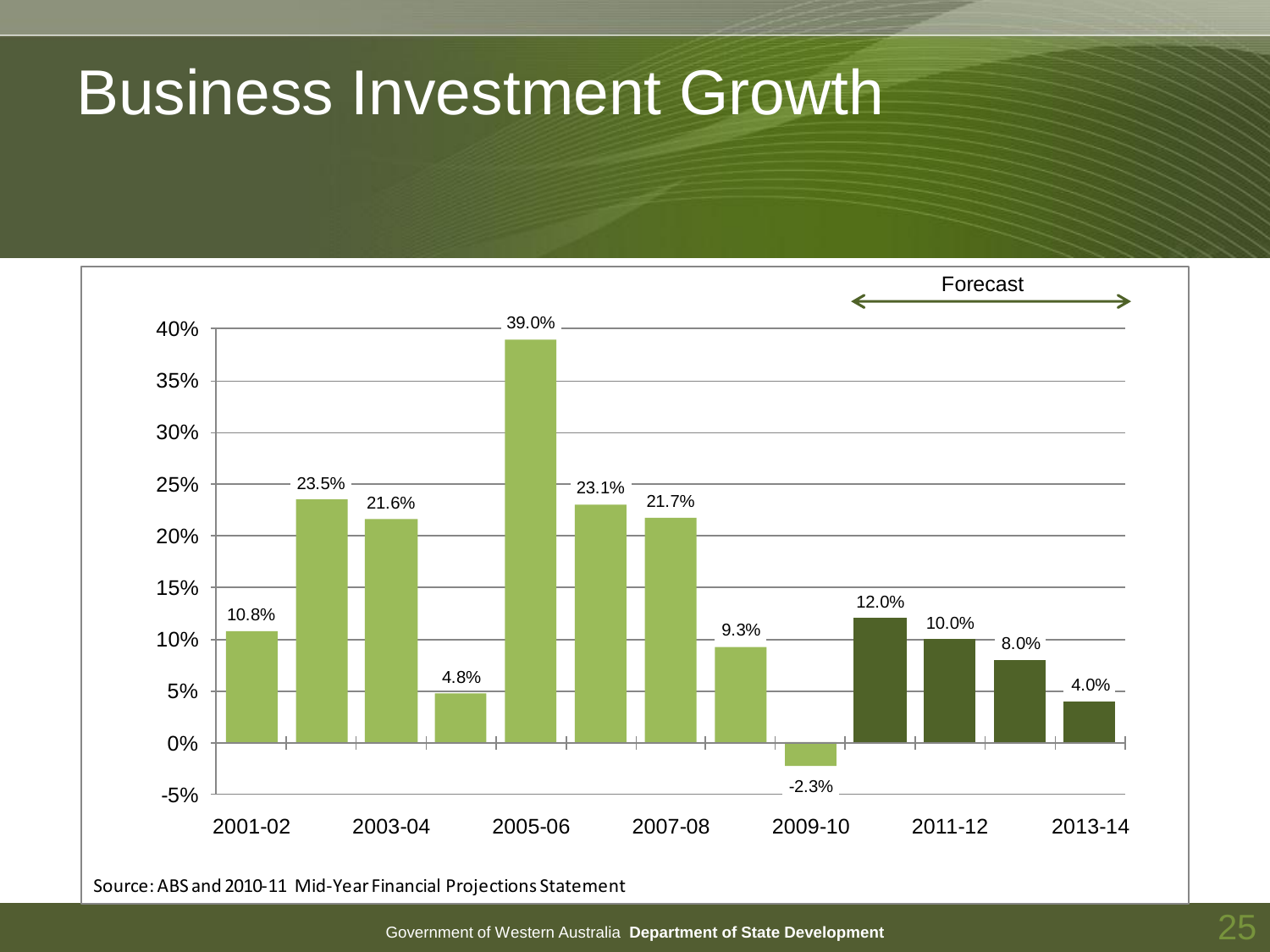#### Business Investment Chain Volume, 2008-09 Prices

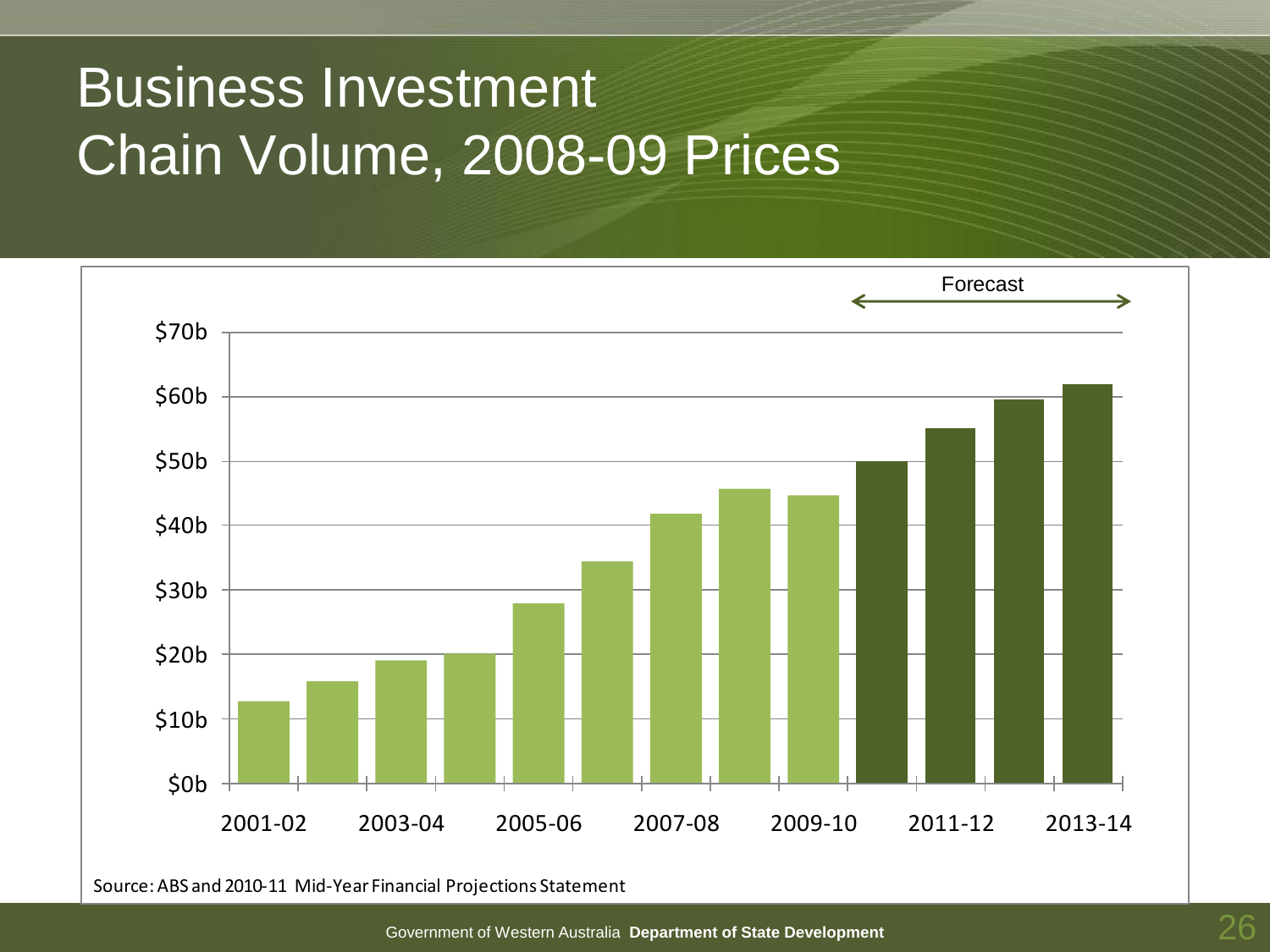## Merchandise Exports Growth

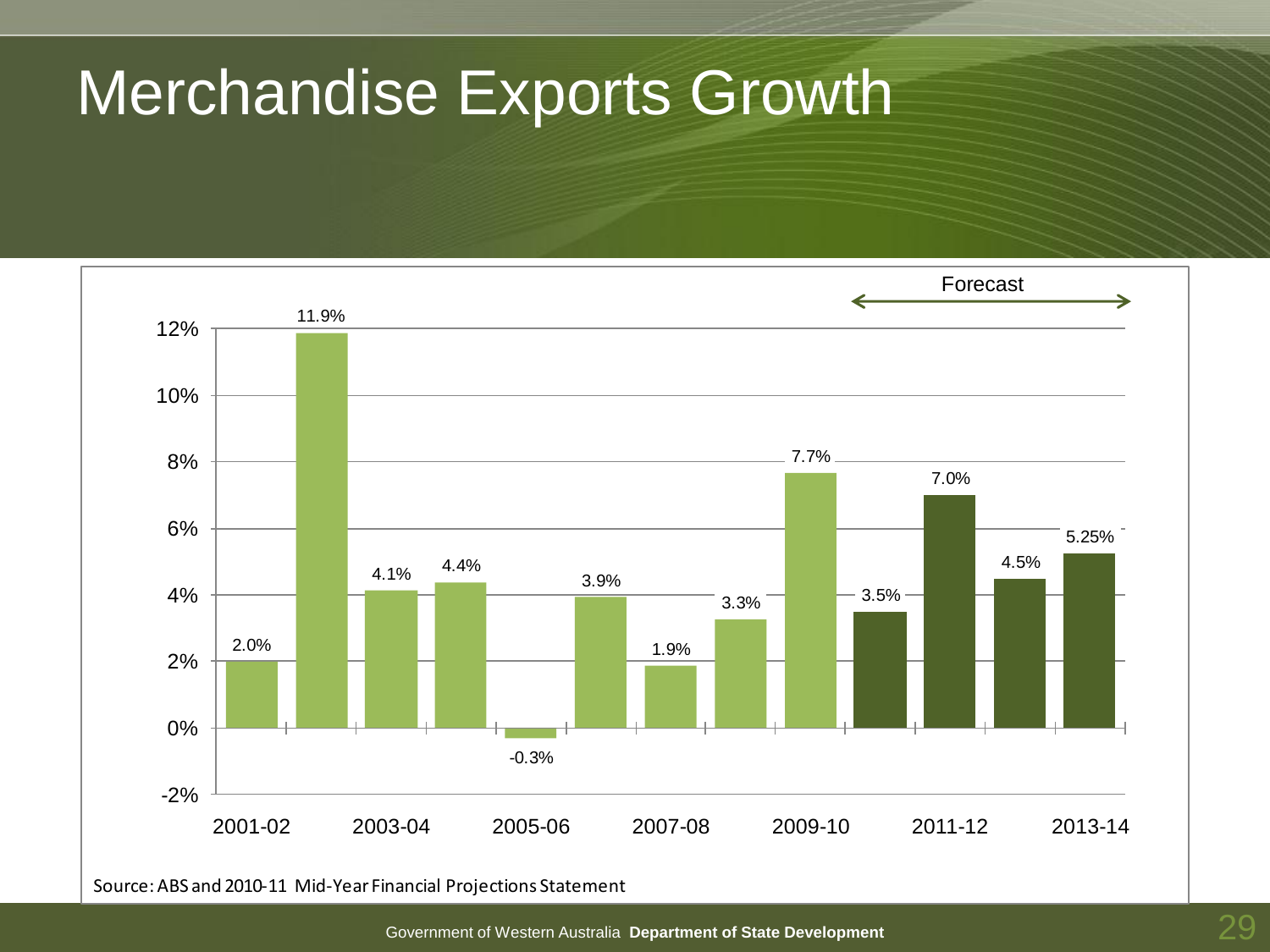### Merchandise Imports Growth

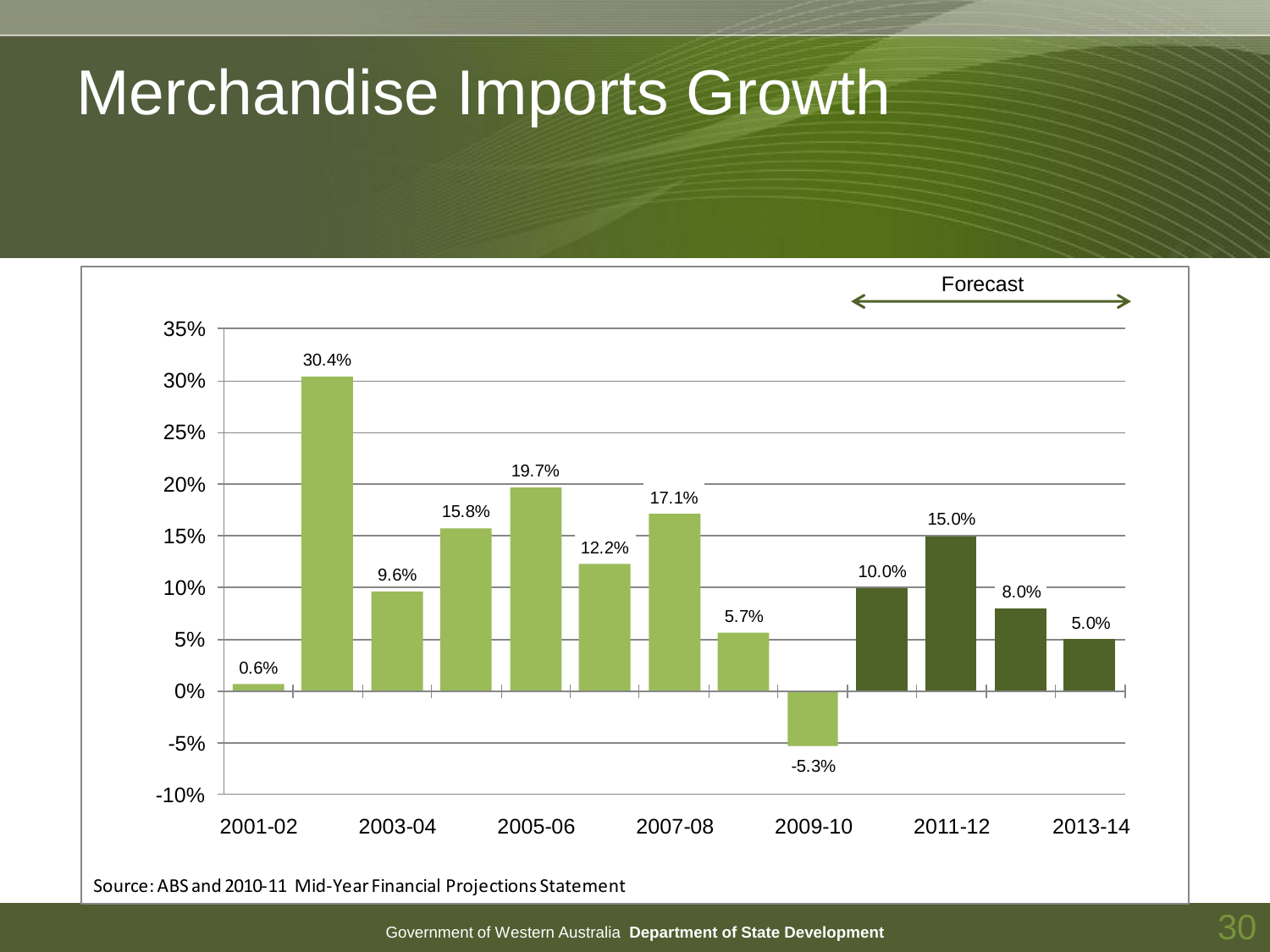#### Net Exports Chain Volume, 2008-09 Prices

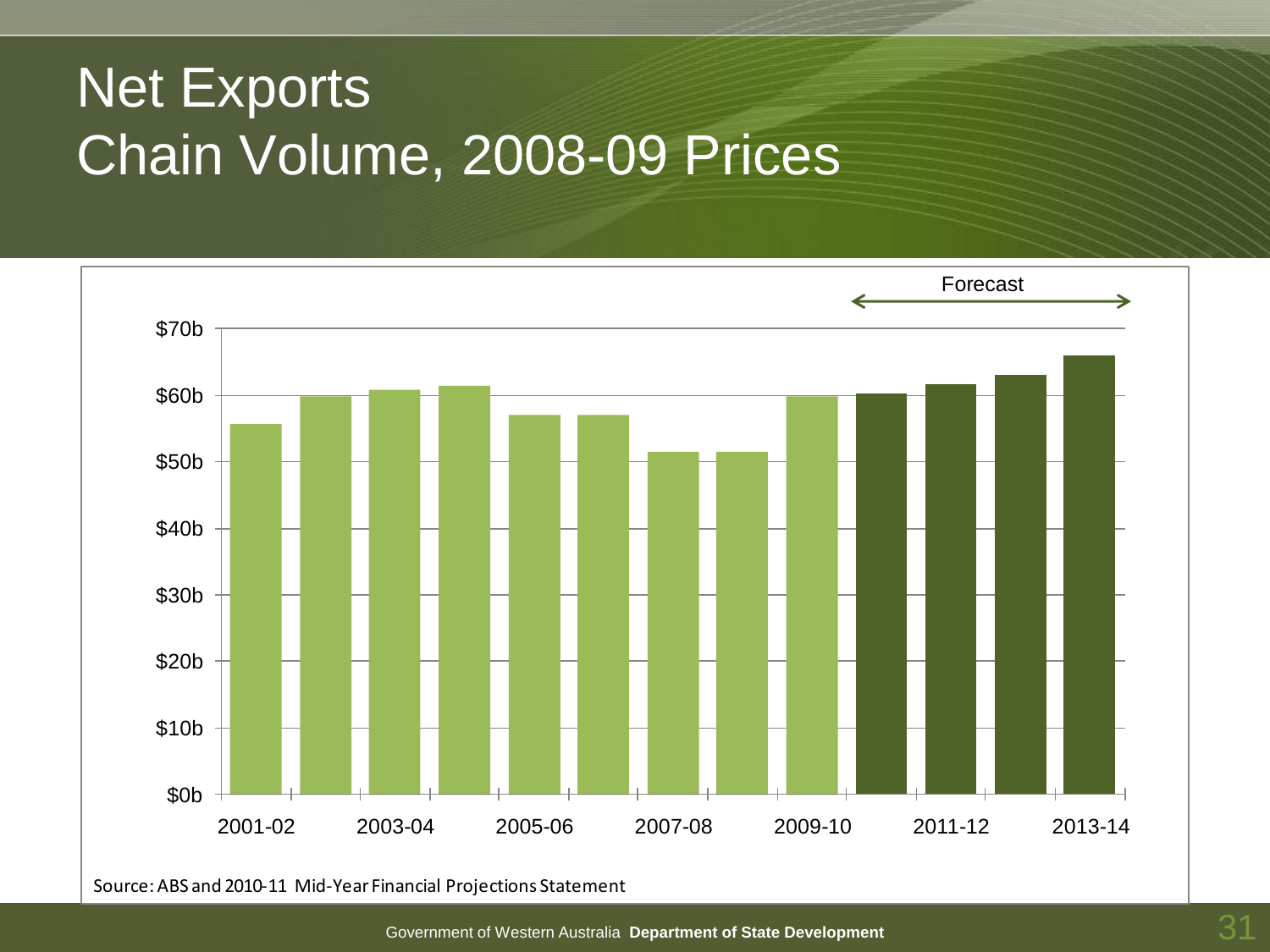### Gross State Product Growth

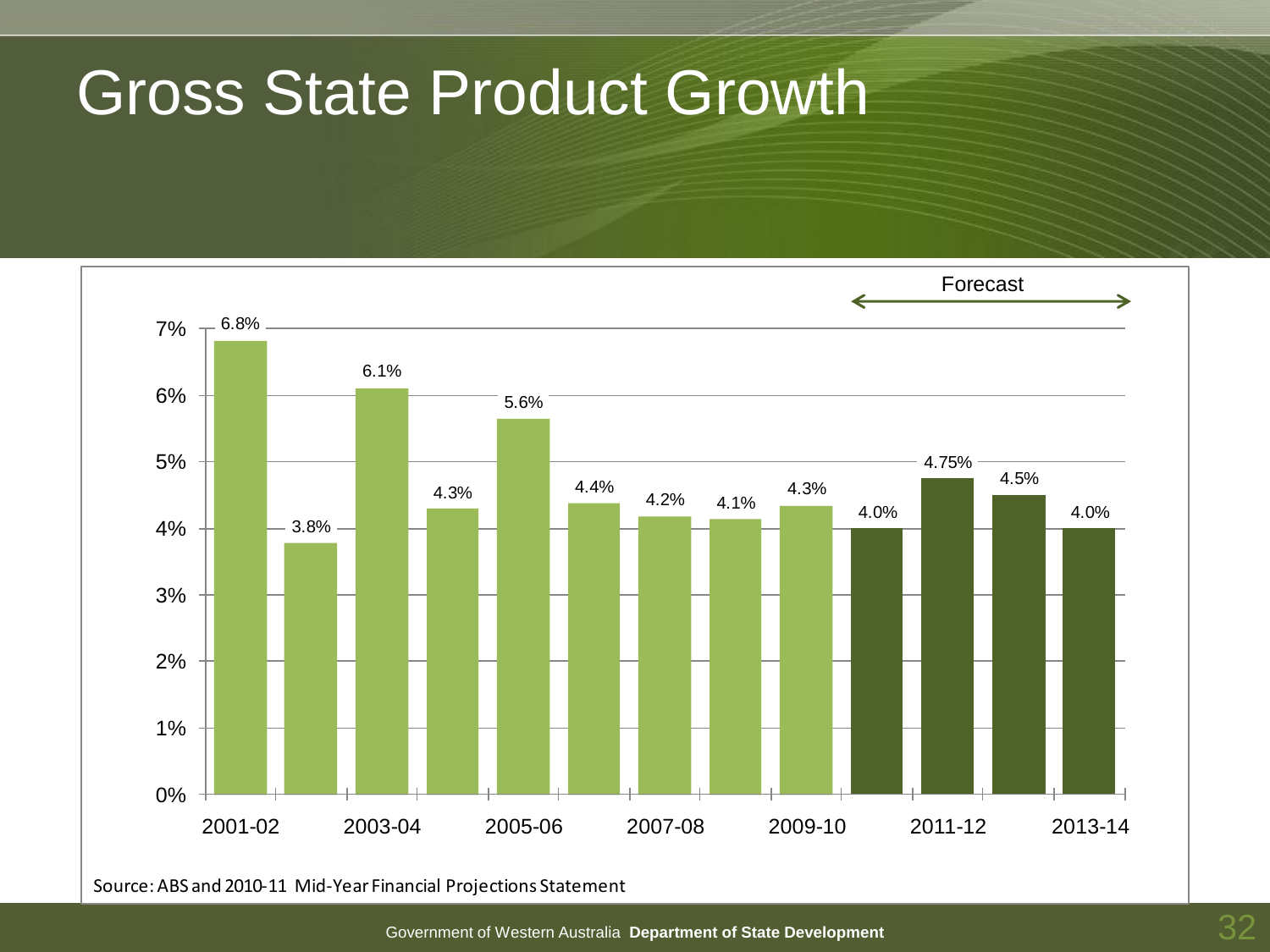# Employment Growth

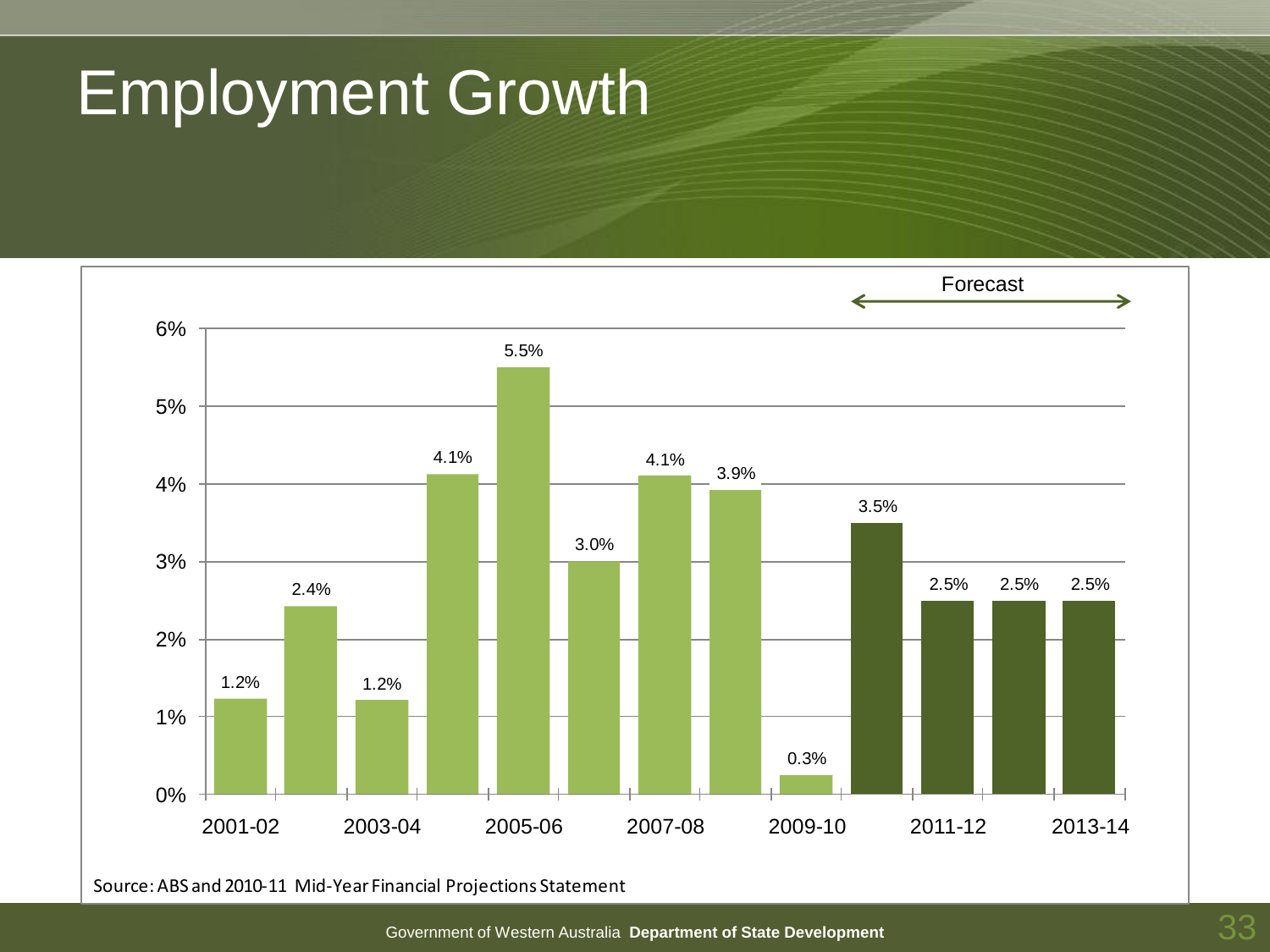# Unemployment Rate

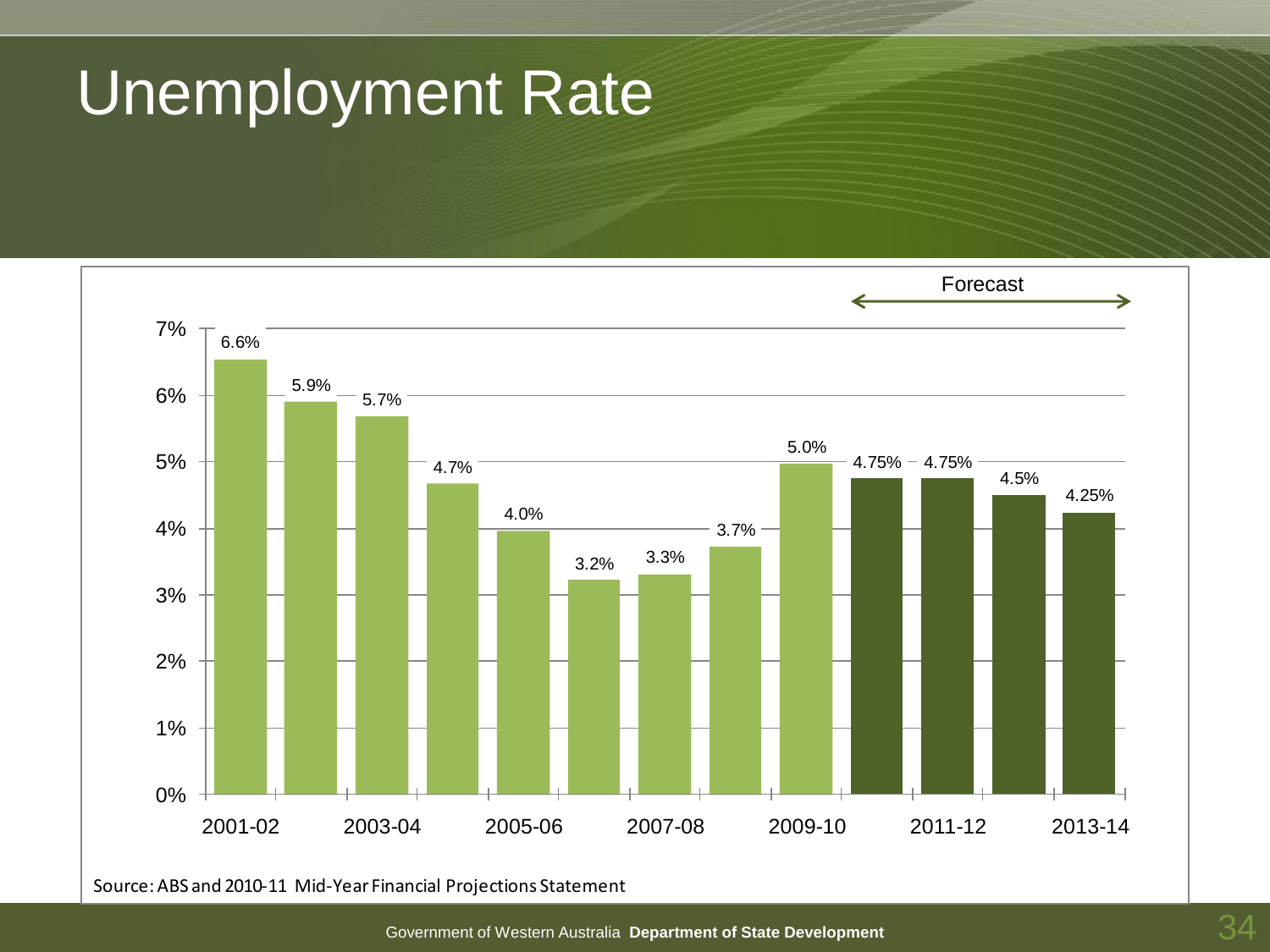# Average Weekly Earnings Growth

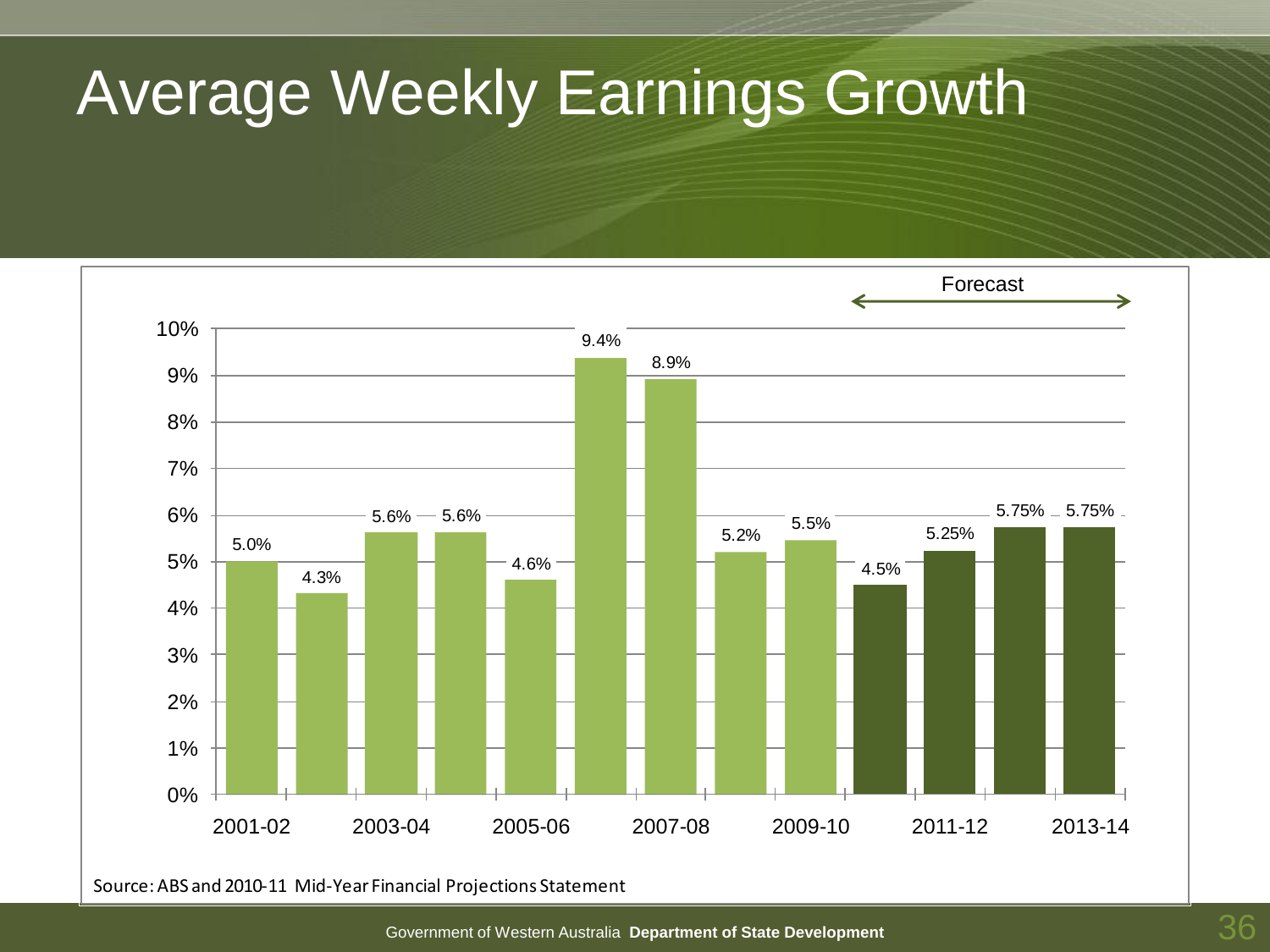# **Challenges**

- Infrastructure
- Labour
- Taxation and funding
- Local content
- Social and environmental
- Regional dimensions
- Global markets